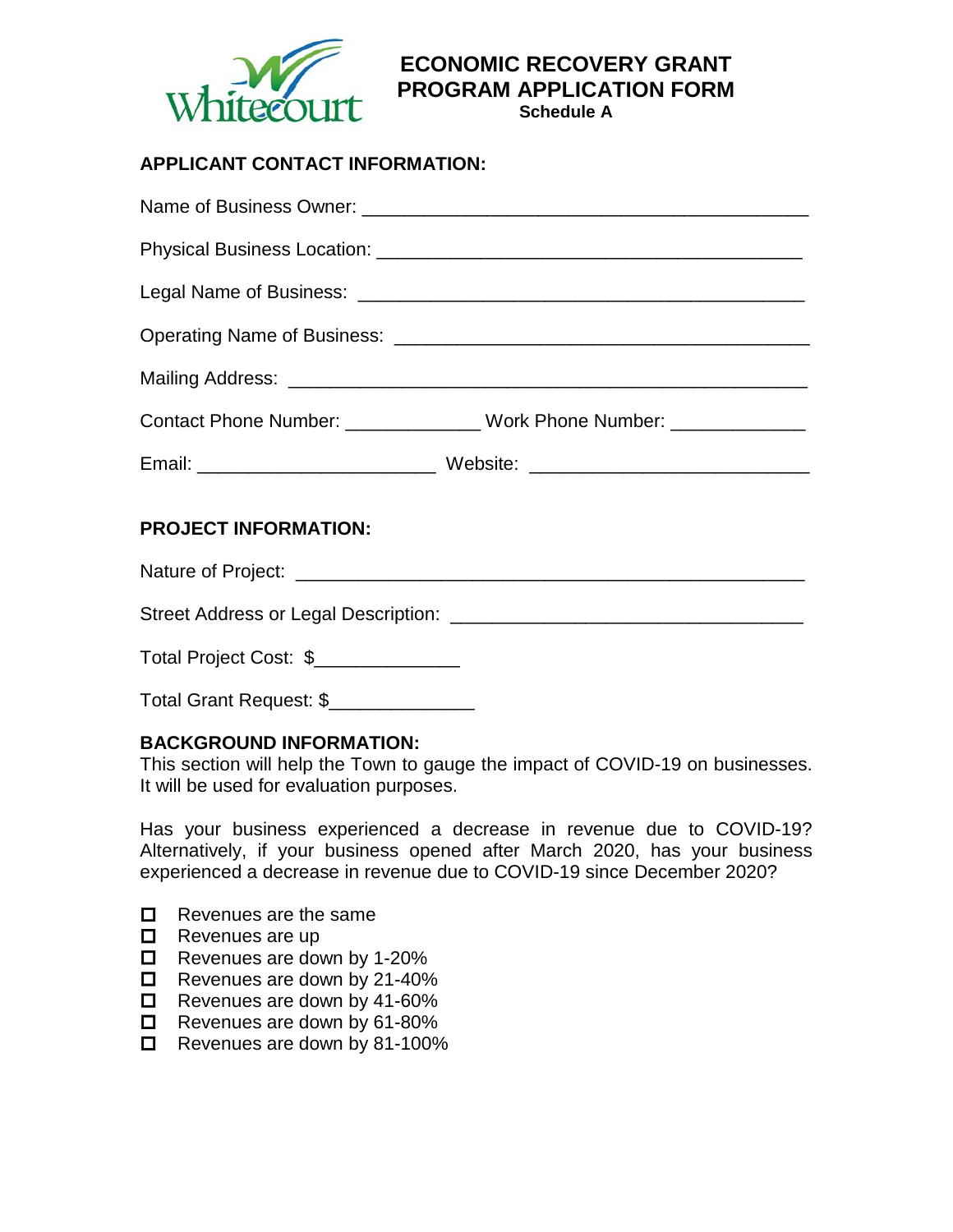### **GRANT CRITERIA & PROJECT DESCRIPTION**

Applications must meet at least one or more of the program's core criteria in order to be considered for a grant. Does your application meet one or more of the identified core criteria under this program:

# **Jobs:**

Funds utilized to help people return to work, create new positions or collaborate with another local business to implement the initiative. (i.e. funding utilized to obtain services from other local businesses such as marketing and/or construction companies to help overcome impacts of COVID-19)

## **Economic Diversification:**

Funds contributed to the diversification efforts of a business in order to sustain or implement new revenue sources (i.e. equipment purchases that allow a business to pivot or access new markets; adding new products or services, or changing the business scope.)

## **Business Transformation:**

Funds utilized to assist business success by responding to a changing market. (i.e. add online sales, delivery to homes, or marketing/delivering existing products or services in a new way.)

#### **Creative Placemaking:**

Funds used to support or contribute to community vibrancy (i.e. funding will attract people to the street by installing a walk-up counter to provide consumers with walk up and order options enabling foot traffic to commercial areas; creation of an outdoor patio space due to complete closures or that are more conducive to social distancing.)

**Please note:** Ineligible expenses include:

- Rent:
- lease/mortgage payments;
- using grant funds directly for payroll or wages;
- debt reduction:
- utilities:
- insurance;
- expenses that are not a result of or response to the COVID-19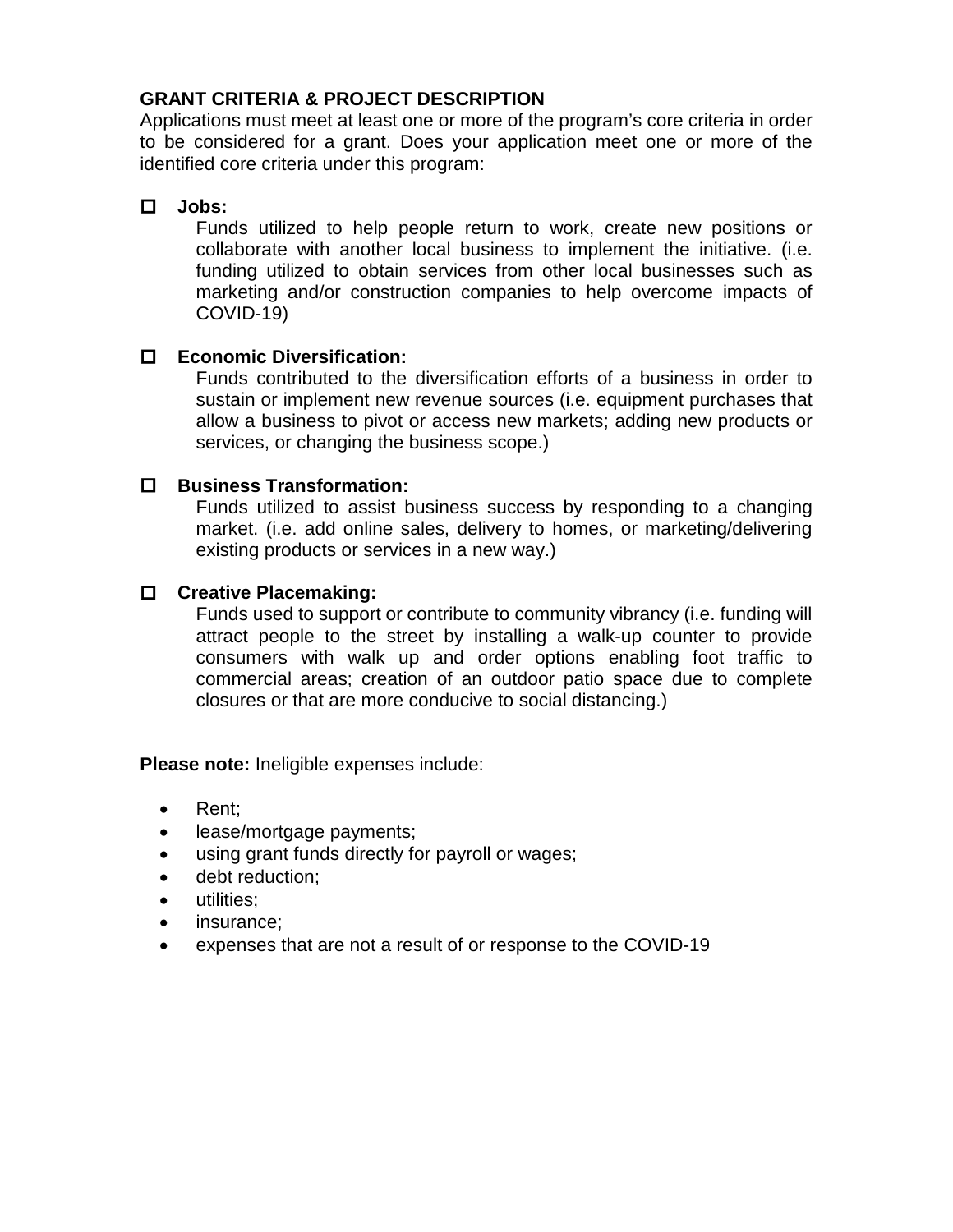If you receive a grant, provide us with details on what you will spend the funds on. Please be specific. How will spending the money in this way align with the Core Criteria listed above?

For example, "I will use the funding to help build a website (what) that will help me reach a new market and increase revenues (why). This aligns with Business Transformation because this is a business pivot which will help increase revenue and resiliency, and Jobs because I am hiring another local business."

\_\_\_\_\_\_\_\_\_\_\_\_\_\_\_\_\_\_\_\_\_\_\_\_\_\_\_\_\_\_\_\_\_\_\_\_\_\_\_\_\_\_\_\_\_\_\_\_\_\_\_\_\_\_\_\_\_\_\_\_\_\_\_\_

\_\_\_\_\_\_\_\_\_\_\_\_\_\_\_\_\_\_\_\_\_\_\_\_\_\_\_\_\_\_\_\_\_\_\_\_\_\_\_\_\_\_\_\_\_\_\_\_\_\_\_\_\_\_\_\_\_\_\_\_\_\_\_\_

\_\_\_\_\_\_\_\_\_\_\_\_\_\_\_\_\_\_\_\_\_\_\_\_\_\_\_\_\_\_\_\_\_\_\_\_\_\_\_\_\_\_\_\_\_\_\_\_\_\_\_\_\_\_\_\_\_\_\_\_\_\_\_\_

\_\_\_\_\_\_\_\_\_\_\_\_\_\_\_\_\_\_\_\_\_\_\_\_\_\_\_\_\_\_\_\_\_\_\_\_\_\_\_\_\_\_\_\_\_\_\_\_\_\_\_\_\_\_\_\_\_\_\_\_\_\_\_\_

\_\_\_\_\_\_\_\_\_\_\_\_\_\_\_\_\_\_\_\_\_\_\_\_\_\_\_\_\_\_\_\_\_\_\_\_\_\_\_\_\_\_\_\_\_\_\_\_\_\_\_\_\_\_\_\_\_\_\_\_\_\_\_\_

\_\_\_\_\_\_\_\_\_\_\_\_\_\_\_\_\_\_\_\_\_\_\_\_\_\_\_\_\_\_\_\_\_\_\_\_\_\_\_\_\_\_\_\_\_\_\_\_\_\_\_\_\_\_\_\_\_\_\_\_\_\_\_\_

How much money do you anticipate spending on the project you described in the previous question, in total, including grant funding (if awarded)? \*

| $\Box$ \$1,000 to \$2,000 | $\Box$ \$2,001 to \$3,000  | $\Box$ \$3,001 to \$4,000 |
|---------------------------|----------------------------|---------------------------|
| $\Box$ \$5,001 to \$7,500 | $\Box$ \$7,501 to \$10,000 | $\Box$ \$10,000 +         |

Do you have a detailed budget estimate for the proposed project? Please attach the budget with your application. Yes No

I understand that this is a matching grant, and if I am awarded a grant I will be required to submit receipts within 90 days showing that I have matched Whitecourt's grant with my own funds.  $\Box$  Yes  $\Box$  No

Is there anything else you would like to tell us about your project related to the core criteria that will help us evaluate your application?

\_\_\_\_\_\_\_\_\_\_\_\_\_\_\_\_\_\_\_\_\_\_\_\_\_\_\_\_\_\_\_\_\_\_\_\_\_\_\_\_\_\_\_\_\_\_\_\_\_\_\_\_\_\_\_\_\_\_\_\_\_\_\_\_

\_\_\_\_\_\_\_\_\_\_\_\_\_\_\_\_\_\_\_\_\_\_\_\_\_\_\_\_\_\_\_\_\_\_\_\_\_\_\_\_\_\_\_\_\_\_\_\_\_\_\_\_\_\_\_\_\_\_\_\_\_\_\_\_

\_\_\_\_\_\_\_\_\_\_\_\_\_\_\_\_\_\_\_\_\_\_\_\_\_\_\_\_\_\_\_\_\_\_\_\_\_\_\_\_\_\_\_\_\_\_\_\_\_\_\_\_\_\_\_\_\_\_\_\_\_\_\_\_

\_\_\_\_\_\_\_\_\_\_\_\_\_\_\_\_\_\_\_\_\_\_\_\_\_\_\_\_\_\_\_\_\_\_\_\_\_\_\_\_\_\_\_\_\_\_\_\_\_\_\_\_\_\_\_\_\_\_\_\_\_\_\_\_

How did you hear about the Whitecourt Economic Recovery Grant? Your response will help us better reach out to business owners like yourself. Please check all that apply:

- Facebook
- $\Box$  Whitecourt website
- $\Box$  From a business organization (Chamber, Community Futures, etc.)
- $\Box$  Word of mouth
- □ News article, radio or television
- Other (Please explain) \_\_\_\_\_\_\_\_\_\_\_\_\_\_\_\_\_\_\_\_\_\_\_\_\_\_\_\_\_\_\_\_\_\_\_\_\_\_\_\_\_\_